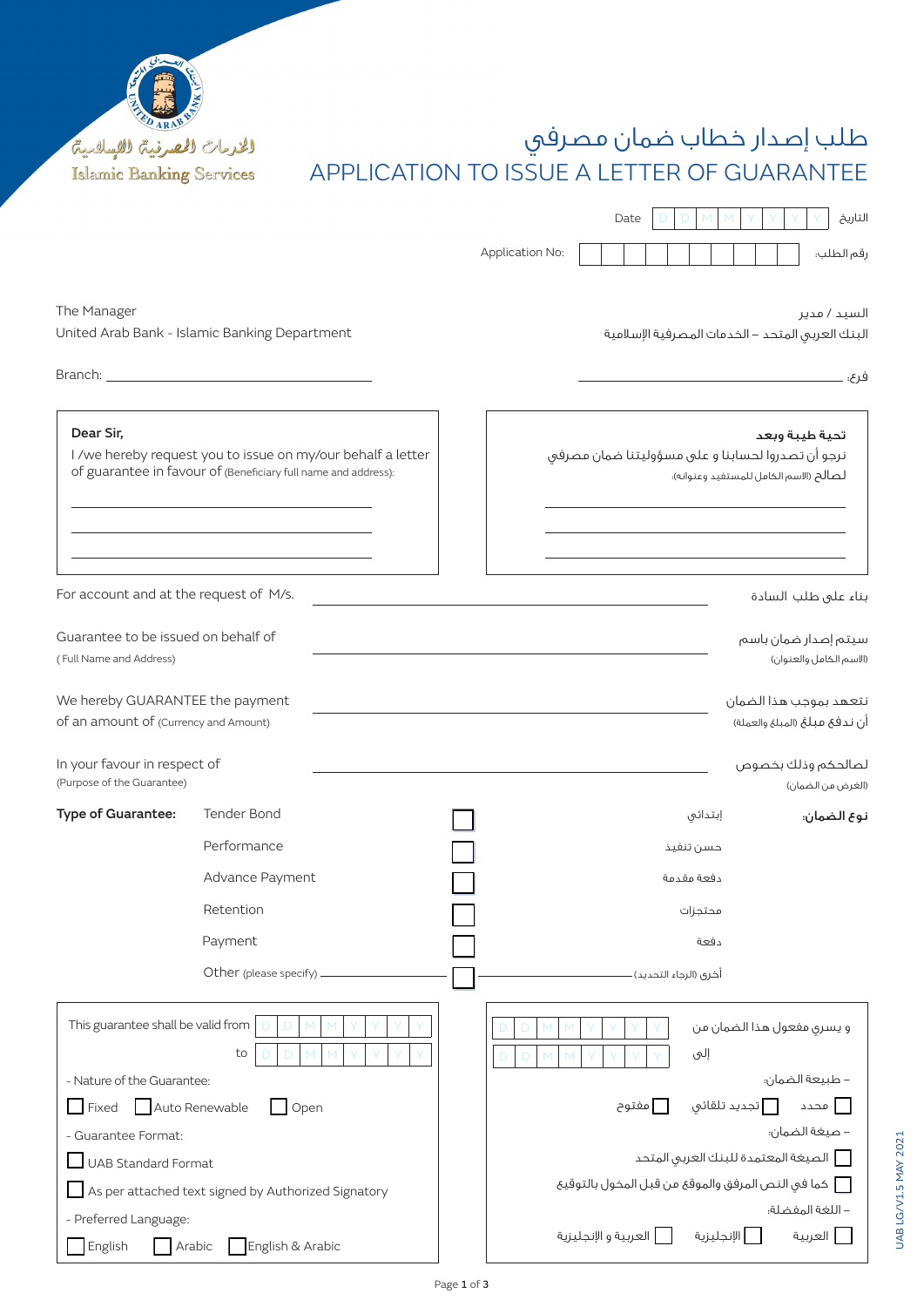

Margin Ammount (Currency & Amount):

### طريقة التوصيل: :Delivery of Method

| To be delivered by courier,                           | ليتم تسليمها عن طريق البريد السريع،                                    |
|-------------------------------------------------------|------------------------------------------------------------------------|
|                                                       |                                                                        |
|                                                       |                                                                        |
|                                                       |                                                                        |
| To be collected from Branch                           | ليتم استلامها عن طريق فرع                                              |
| *All above fields are mandatory.                      | *جميع الخانات أعلاه إلزامية.                                           |
| For and On Behalf of Customer                         | بالأصالة و النيابة عن العميــل                                         |
|                                                       |                                                                        |
|                                                       |                                                                        |
| with margin (if any), commission and banking charges: | بالاضافة الى مبلغ الهامش (ان وجد) والعمولات والرسوم المصرفية المترتبة؛ |
| <b>Contact Details</b>                                | بيانات الاتصال                                                         |
|                                                       |                                                                        |
|                                                       |                                                                        |
|                                                       |                                                                        |
|                                                       |                                                                        |
| <b>LG Margin Details</b>                              | بيانات الهامش                                                          |
| Margin Percentage:                                    | نسبة الهامش ؛                                                          |

مبلغ الهامش (العملة والمبلغ) :